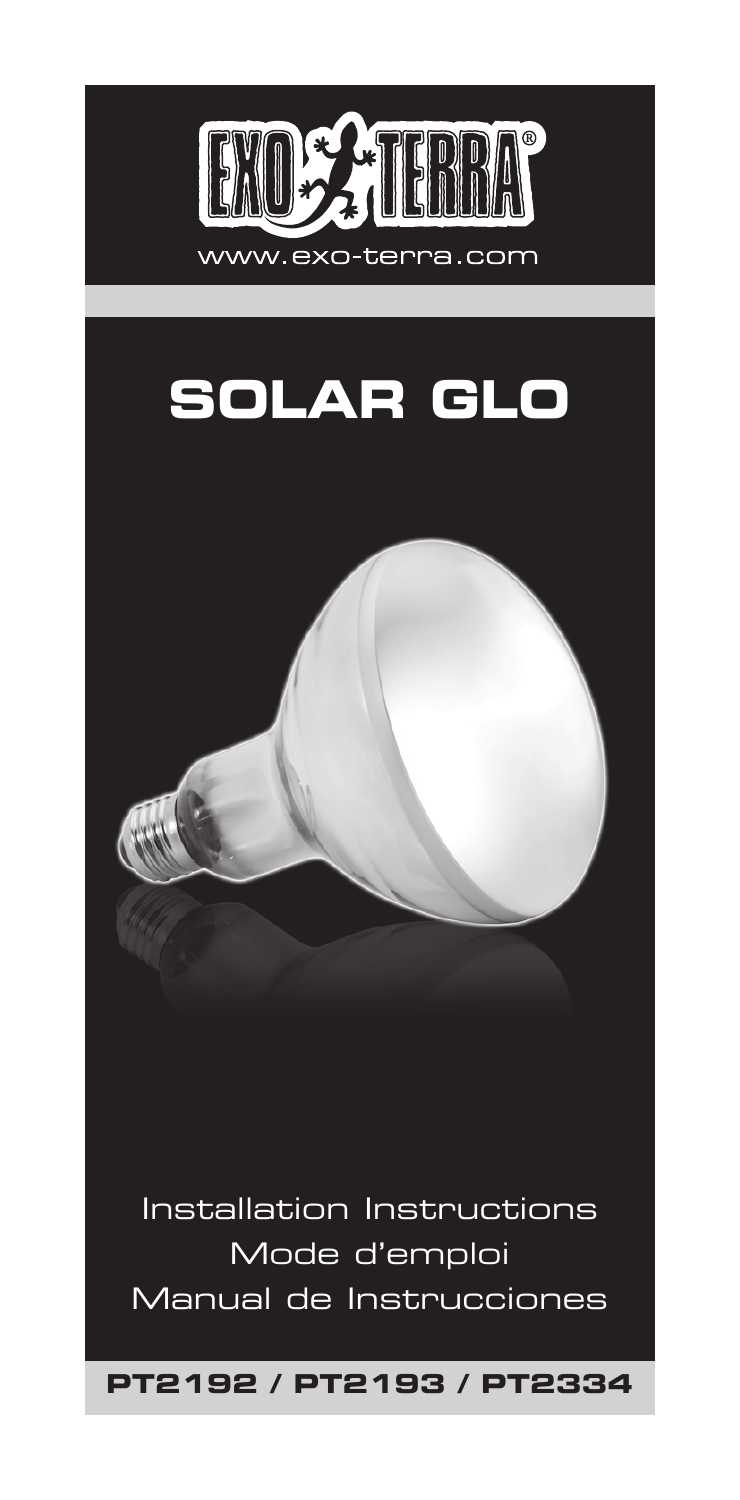# **INDEX**

| <b>ENGLISH</b>  |    |
|-----------------|----|
| <b>FRANÇAIS</b> |    |
| ESPAÑOL         | 11 |



**Solar Glo** PT2334 PT2192 PT2193





Thank you for purchasing the Exo Terra ® Solar Glo Sun Simulating Bulb. Please read this operation manual carefully before use, and operate according to the instructions provided for maximum safety and performance. We recommend that you keep this manual handy for future reference.

- **• Optimal levels of UVB, UVA, visual light and heat in one bulb**
- **• Self-ballasted mercury vapour bulb**
- **• Provides the benefits of natural sunlight**
- **• Helps prevent metabolic bone disease**
- **• Increased UVB penetration distance (+12" / +30 cm)**

**Available in 3 sizes: PT2334 – 80W PT2192 – 125W PT2193 – 160W**

# IMPORTANT SAFETY INSTRUCTIONS

**Read instructions thoroughly prior to installation and operation.**

# **WARNING:**

- **a.** This bulb emits UVA (Ultraviolet A) and UVB (Ultraviolet-B) radiation and is intended for reptile use only. Do not stare directly at this or any other bulb while in use. Do not spill or splash water on the bulb. If the glass cracks or breaks, unplug the fixture and discard the bulb after it has cooled down.
- **b.** Never touch the lens portion of this bulb while in operation. Severe burn hazard.
- **c. Use ONLY with a well-ventilated ceramic/porcelain bulb holder, which is intended for use with high temperature output bulbs, like the Exo Terra ® Light Dome (PT2057), the Exo Terra® Reptile Dome (PT2349) or the Exo Terra® Wire Light (PT2062).** To avoid risk of fire, DO NOT use fixtures with PLASTIC bulb holders.
- **d.** Do Not locate bulb or terrarium close to drapes, upholstered furniture or on other combustible surfaces.
- **e.** The Exo Terra® Solar Glo should be used only with glass terrariums. DO NOT USE with any type of nylon mesh terrarium. Failure to do so could result in a possible fire hazard.

ENGLISH

ENGLISH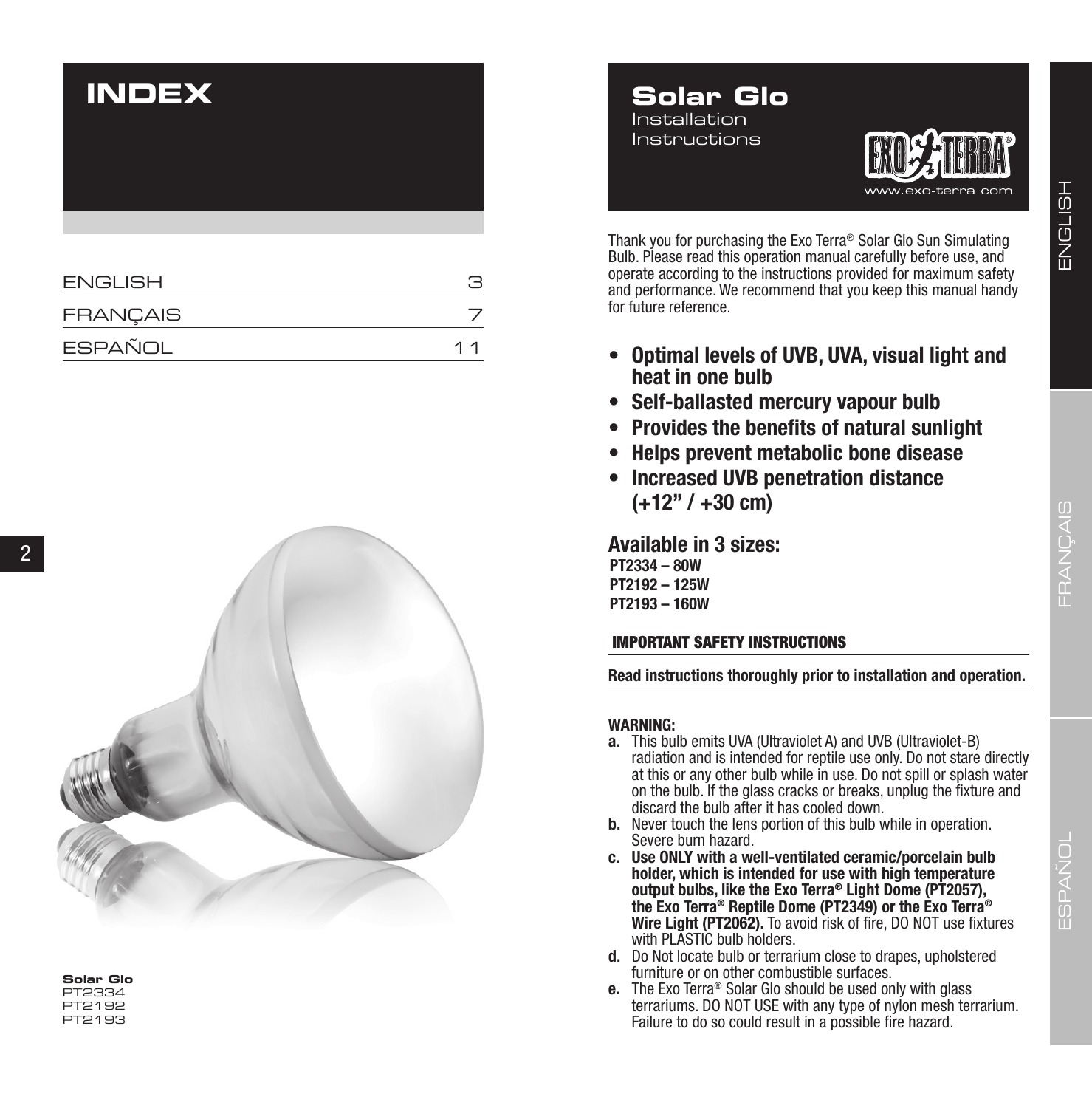

#### **CORRECT INSTALLATION:** MOUNT VERTICALLY. **INCORRECT INSTALLATION:** DO NOT MOUNT AT AN ANGLE!

- **1.** Carefully remove the bulb from its packaging, hold bulb by the base and inspect the glass envelope for any possible cracks or damage. If bulb shows any signs of damage see the warranty section of this manual.
- **2. The Exo Terra® Solar Glo must be housed in a well-ventilated fixture with a ceramic/porcelain base (e.g. Exo Terra® Light Dome (PT2057), the Exo Terra® Reptile Dome (PT2349) or the Exo Terra® Wire Light (PT2062)) that is rated for at least the wattage of the bulb; DO NOT use a plastic socket as it is a fire hazard and will void the warranty.** The Solar Glo must be mounted in a vertically oriented fixture so that the bulb points straight down, not at an angle (see diagram). Mounting this bulb at an angle will reduce its 'burn life" and will void any warranty.

4

- **3.** Do not use this bulb in conjunction with a dimmer or thermostat.
- **4.** This bulb is sensitive to high temperatures and vibration. Make sure that it is mounted in a place with good ventilation and where it will not need to be disturbed. Moving the bulb while switched on or still hot can damage the fragile element, shortening its life and also will void the warranty. For maximum security, please use in conjunction with the Exo Terra<sup>®</sup> Light Bracket (PT2223).
- **5.** Mounting Location: The Solar Glo will function best when mounted outside the terrarium where it is not exposed to extreme heat, humidity and vibration. If you must mount the bulb inside the terrarium, make sure that your reptile cannot come in contact with it. If the bulb shuts off unexpectedly, a safety feature called "thermal reset" has likely occurred (see #7 and #8 for more information).
- **6.** Plug fixture into an electrical outlet (a surge protector is recommended). The Solar Glo will take five minutes to "warm up" and reach its full intensity. The bulb's output will continue to change hue (or color) until it has completely warmed up.
- **7.** Restarting: The Solar Glo bulb will take 15 minutes to cool down after turning off the bulb, before being restarted. This is due to a thermal reset feature intended to prevent damage due to overheating of the bulb.
- **8.** If the Solar Glo bulb seems to shut off for no apparent reason, one of the following conditions may exist;

**a.** The power being supplied to your outlet is inappropriate or fluctuating. Small changes in line voltage can trip the bulb's thermal reset mechanism. If the voltage is consistently low then the bulb will not be able to function properly. Check with your local utility or your electrician to verify your voltage. Overdriving the bulb (i.e. higher voltage levels) by as little as 10% can decrease burn life by more than 50% and would void any warranty.

**b.** There is too much heat in or around the terrarium and the bulb. The Solar Glo's thermal reset feature will shut the bulb off for a cool down period if it gets too hot. Using the bulb in a place or fixture that is not well ventilated can cause heat buildup. If the bulb occasionally shuts off to cool down and later restarts (usually about 15 minutes) this is normal; however, if the bulb shuts off all the time or for several hours at a time, see the warranty section of these instructions.

# **LIMITED WARRANTY:**

- **1.** The Solar Glo is guaranteed to light for six months from the date of purchase under normal daily usage. KEEP YOUR RECEIPT; the original receipt or invoice is required for any warranty transaction. Bulbs will not be replaced without a receipt. If the bulb fails before the warranty period is over, return it with the receipt to the place of purchase for exchange.
- **2. IMPORTANT: The Solar Glo has a built-in overheat protection mechanism that will prevent the bulb from restarting, for a period of approx. 15 minutes, after shutdown.** In other words, if you turn it off and then turn it on again, it will not light up again until the switch resets (approx. 15 minutes). Please ensure that this is not the case before returning the bulb. (See Installation instruction #8.)
- **3.** As with any heating device you must exercise caution. The guarantee is strictly limited to the replacement of the Solar Glo bulb only. The warranty does not apply to misuse of the Solar Glo or damage arising from such use including, but not limited to; animal, personal or property damage.

# **SERVICE**

If you have any problems or questions about the operation of this product, please let us try to help you before you return the product to your dealer. Most problems can be handled promptly with a phone call. When you call (e-mail or write), please have all relevant information such as model number and/or part numbers available, as well as the nature of the problem. Please ensure that all maintenance instructions have been adhered to before returning the product to your retailer.

Customer Service and Authorized Warranty Repair Service:

# **Canada:**

Rolf C. Hagen Inc. 20500 Trans Canada Hwy Baie d'Urfé QC, H9X 0A2 Toll Free Number 1-800-55HAGEN (1-800-554-2436) Between 9:00 am and 4:30 pm (Eastern Standard Time) http://faq.hagencrm.com/?en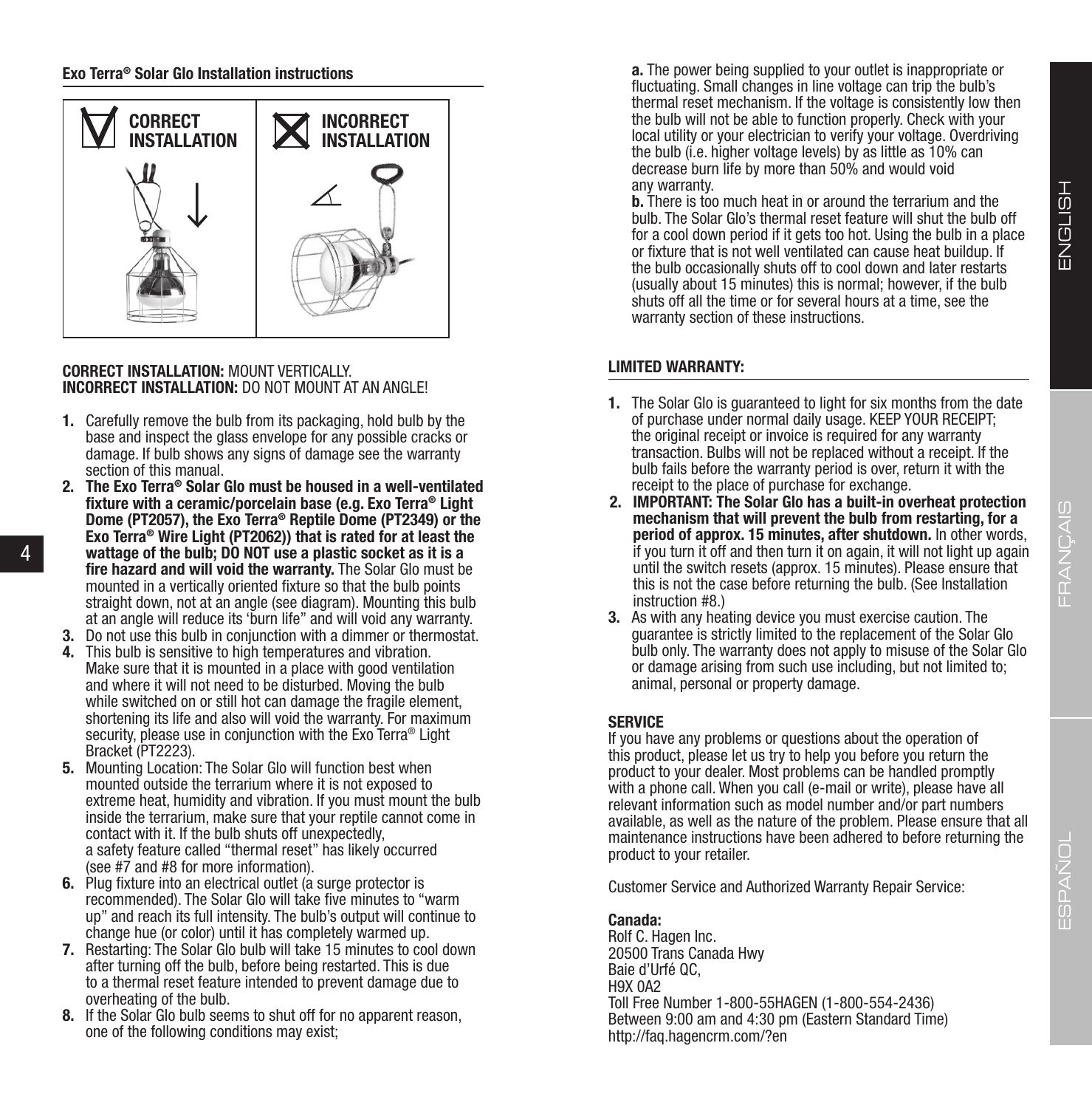## **U.S.A.:**

Rolf C. Hagen (U.S.A.) Corp. 305 Forbes Blvd, Mansfield, MA. 02048 Toll Free Number 1-800-724-2436 Between 9:00 am and 5:00 pm (Eastern Standard Time) mail to: customer.service-usa@rchagen.com

**For general information on our whole product range, explore our websites at: www.exo-terra.com or www.hagen.com.**

#### **Distributed by:**

6

**Canada:** Rolf C. Hagen Inc., Montreal, QC H9X 0A2 **U.S.A.:** Rolf C. Hagen (U.S.A.) Corp., Mansfield MA. 02048 **Solar Glo** Mode d'emploi



Nous vous remercions d'avoir acheté l'ampoule Solar Glo Exo Terra<sup>MD</sup> simulant la lumière du soleil. Veuillez lire attentivement le présent mode d'emploi avant d'utiliser l'ampoule selon les instructions fournies afin d'obtenir le meilleur rendement possible, en toute sécurité. Nous vous recommandons de garder ce mode d'emploi à portée de la main pour consultation ultérieure.

- **• Niveau optimal de rayons UVB et UVA, de lumière visible et de chaleur dans une ampoule**
- **• Ampoule à lumière mixte**
- **• Fournit les avantages de la lumière naturelle du soleil**
- **• Aide à prévenir la maladie métabolique des os**
- **• Augmente la distance de pénétration des rayons UVB (+12 po (30 cm))**

**Vendue en trois wattages différents : PT2334 – 80 W PT2192 – 125 W PT2193 – 160 W**

# MESURES DE SÉCURITÉ IMPORTANTES

**Lire complètement le mode d'emploi avant d'installer et de faire fonctionner l'ampoule.**

### **MISE EN GARDE :**

- **a.** Cette ampoule émet des rayons UVA (ultraviolets A) et UVB (ultraviolets B) et a été créée seulement pour les reptiles. Ne pas regarder cette ampoule ou toute autre ampoule allumée directement. Ne pas renverser de l'eau sur l'ampoule ni l'éclabousser avec de l'eau. Si le verre est fêlé ou brisé, débrancher le dispositif d'éclairage et jeter l'ampoule une fois qu'elle est froide.
- **b.** Ne jamais toucher cette ampoule quand elle fonctionne, car il y a un danger de brûlure grave.
- **c. Employer SEULEMENT avec une dispositif d'éclairage bien aéré, avec une douille en céramique/porcelaine conçue**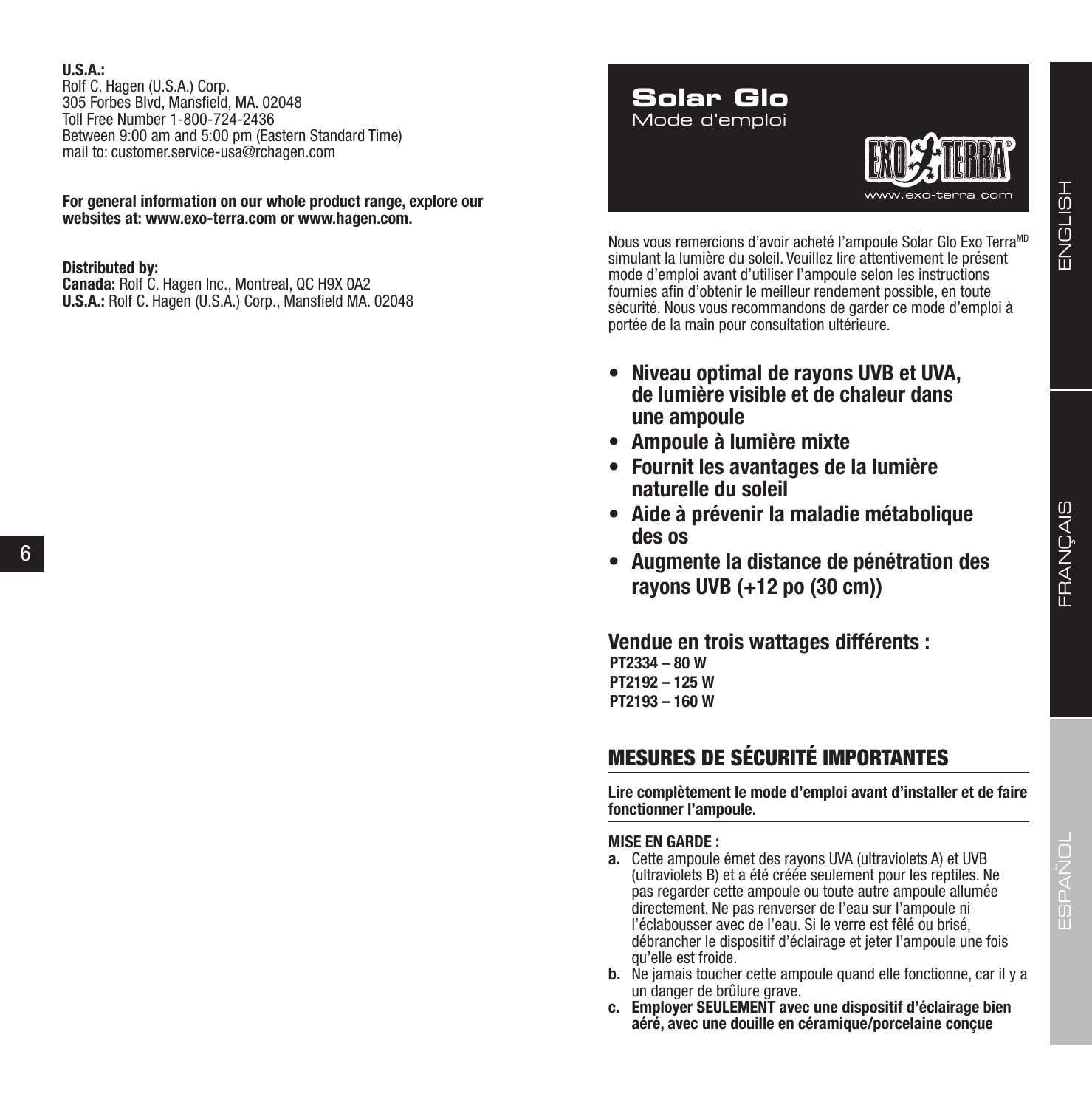ENGLISH

**pour utilisation avec des ampoules dont la température est élevée, comme le dôme d'éclairage Exo TerraMD Light Dome (PT2057), le dôme d'éclairage Exo TerraMD Reptile Dome (PT2349) ou la lampe Wire Lamp Exo TerraMD (PT2062).** Afin d'éviter un risque d'incendie, NE PAS se servir de dispositifs d'éclairage munis d'une douille EN PLASTIQUE.

- **d.** NE PAS placer une ampoule ou un terrarium près de rideaux, de meubles capitonnés ou de toute autre surface inflammable.
- **e.** L'ampoule Solar Glo Exo Terra<sup>MD</sup> ne doit être utilisée qu'avec des terrariums en verre. NE L'EMPLOYER avec aucun type de terrarium en mailles de nylon. Le non-respect de cette directive pourrait entraîner un incendie.

**Instructions d'installation pour l'ampoule Solar Glo Exo Terra<sup>MD</sup>** 



# **INSTALLATION CORRECTE:** À LA VERTICALE. **INSTALLATION INCORRECTE:** EN BIAIS.

- **1.** Retirer soigneusement l'ampoule de son emballage, la tenir par la base et inspecter l'enveloppe de verre pour s'assurer qu'elle n'est ni fissurée ni endommagée. Si l'ampoule est endommagée, consulter la section « Garantie limitée » de ce mode d'emploi.
- **2. L'ampoule Solar Glo Exo TerraMD doit être installée dans un dispositif d'éclairage bien aéré, avec une douille en céramique/porcelaine convenant au wattage de l'ampoule,**  comme le dôme d'éclairage Exo Terra<sup>MD</sup> Light Dome **(PT2057), le dôme d'éclairage Exo TerraMD Reptile Dome (PT2349) ou la lampe Wire Lamp Exo TerraMD (PT2062); NE PAS employer une douille en plastique parce qu'elle constitue un risque d'incendie et annulera ainsi la garantie.** L'ampoule Solar Glo doit être installée dans un dispositif d'éclairage vertical afin qu'elle soit dirigée vers le bas et non en biais (voir le schéma). Installer cette ampoule en biais réduira sa durée et annulera la garantie.
- **3.** Ne pas utiliser cette ampoule conjointement avec un gradateur ou un thermostat.
- **4.** Cette ampoule est sensible aux températures élevées et à la vibration. S'assurer qu'elle est installée dans un endroit bien ventilé et où on ne la bougera pas. Déplacer l'ampoule pendant qu'elle est allumée ou qu'elle émet encore de la chaleur risque d'endommager les éléments fragiles qui la constituent, en plus de diminuer sa durée de vie et d'annuler la garantie. Pour

assurer une sûreté maximale, veuillez utiliser cette ampoule avec le Support pour dôme d'éclairage Exo TerraMD (PT2223).

- **5.** Emplacement de l'installation : l'ampoule Solar Glo fonctionnera bien si elle est installée à l'extérieur du terrarium, là où elle ne sera pas exposée à de la chaleur, de l'humidité et de la vibration excessives. Si l'ampoule doit être installée à l'intérieur du terrarium, s'assurer que son reptile ne pourra lui toucher. Si l'ampoule s'éteint subitement, un dispositif de sécurité appelé « redémarrage thermique » a probablement été déclenché (voir nos 7 et 8 pour plus d'information).
- **6.** Brancher le dispositif d'éclairage dans une prise de courant (un limiteur de surtension est recommandé). L'ampoule Solar Glo prendra cinq minutes pour se réchauffer et atteindre sa pleine intensité. L'ampoule continuera de changer de teinte (ou de couleur) jusqu'à ce qu'elle soit complètement réchauffée.
- **7.** Redémarrage : l'ampoule Solar Glo prendra 15 minutes pour se refroidir après l'avoir éteinte et avant de la rallumer. Cela est dû au redémarrage thermique conçu pour empêcher les dommages causés par un excès de chaleur à l'ampoule.
- **8.** Si l'ampoule Solar Glo semble s'éteindre sans raison apparente, les conditions suivantes sont possibles :

**a.** L'alimentation électrique de votre prise est inadéquate ou fluctue. De petits changements dans la tension composée peuvent déclencher le redémarrage thermique de l'ampoule. Si la tension est constamment basse, l'ampoule ne pourra fonctionner adéquatement. S'adresser à un expert local ou à un électricien pour vérifier la tension. Surmultiplier la tension de l'ampoule (c.-à-d. lui faire subir une tension très élevée) d'aussi peu que 10 % peut diminuer sa durée de vie de plus de 50 % et annule toute garantie.

**b.** Il y a trop de chaleur à l'intérieur du terrarium ou autour du terrarium et de l'ampoule. Le redémarrage thermique de Solar Glo éteindra l'ampoule pour une période de refroidissement si elle est trop chaude. L'utilisation de l'ampoule dans un endroit ou avec un dispositif d'éclairage insuffisamment aérés peut causer une accumulation de chaleur. Si l'ampoule s'éteint occasionnellement pour se refroidir et redémarre plus tard (habituellement après environ 15 minutes), cela est normal; toutefois, si l'ampoule s'éteint constamment ou plusieurs heures à la fois, consulter la garantie de ce mode d'emploi.

# **GARANTIE LIMITÉE :**

- **1.** L'ampoule Solar Glo est garantie pour fonctionner pendant six mois à partir de la date d'achat dans des conditions d'utilisation normale. VOUS DEVEZ GARDER VOTRE REÇU; votre reçu original est nécessaire pour toute transaction reliée à la garantie. Les ampoules ne seront pas remplacées sans un reçu. Si l'ampoule ne fonctionne plus avant la fin de la période de garantie, la retourner avec le reçu au magasin pour l'échanger.
- **2. IMPORTANT : L'ampoule Solar Glo est munie d'un mécanisme intégré de protection d'excès de chaleur empêchant l'ampoule de redémarrer pour une période d'environ 15 minutes après l'avoir éteinte.** En d'autres termes, si vous l'éteignez et la rallumez, elle ne se rallumera pas tant que l'interrupteur ne redémarrera pas (environ 15 minutes). Veuillez vous assurer que ce n'est pas le cas avant de retourner l'ampoule (voir le point 8 sous « Instructions d'installation pour l'ampoule Solar Glo Exo TerraMD »).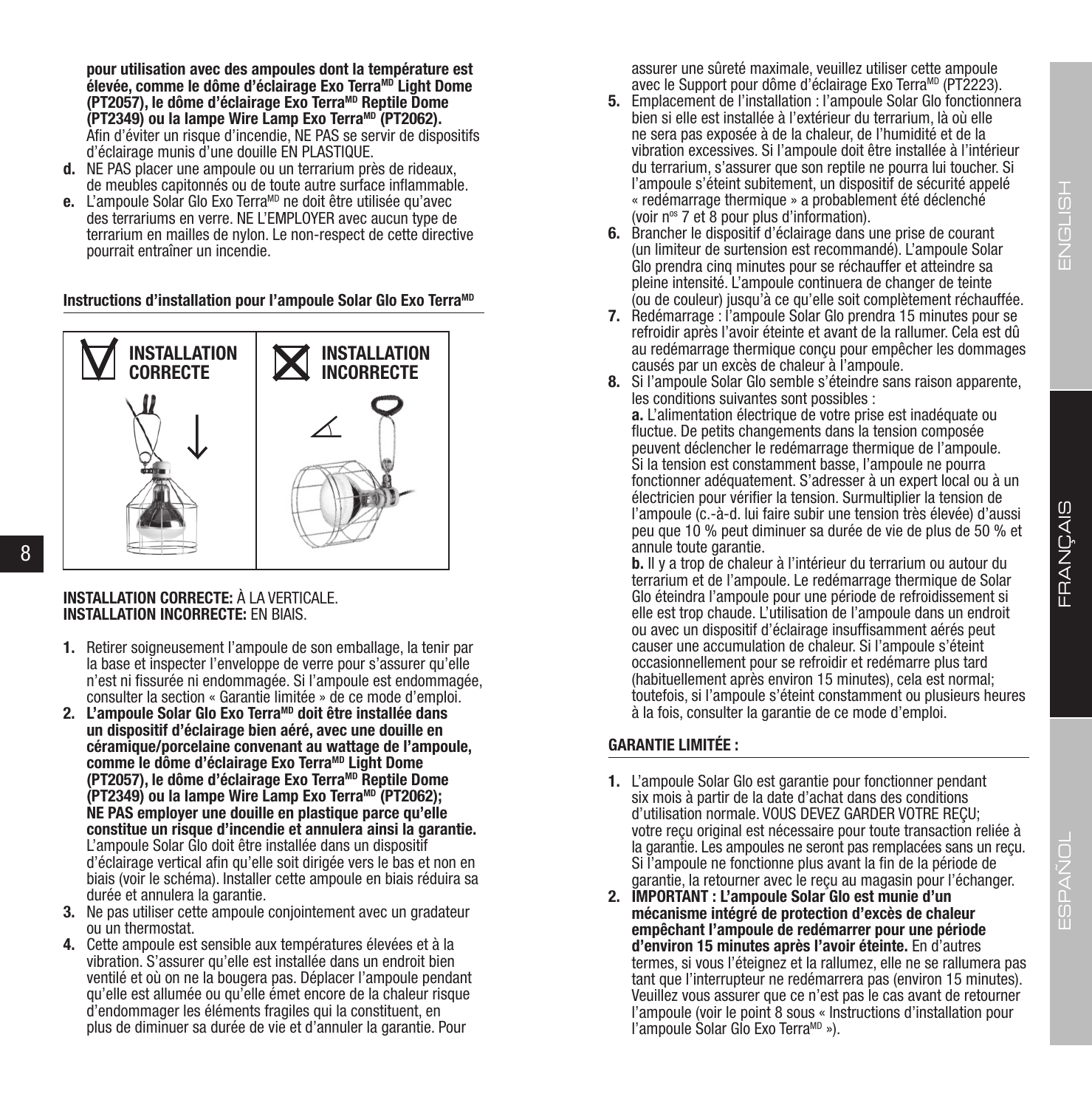**3.** Comme pour tout appareil de chauffage, il faut utiliser l'ampoule avec précaution. La garantie est strictement limitée au seul remplacement de l'ampoule Solar Glo. La garantie ne s'applique pas au mauvais usage de l'ampoule Solar Glo ni aux dommages découlant d'un tel usage, dont les dommages matériels et ceux causés aux animaux ou aux personnes.

#### **SERVICE**

Si cet appareil vous semble défectueux ou que vous vous posez des questions quant à son fonctionnement, n'hésitez pas à communiquer avec nous avant de le retourner au marchand. La plupart des problèmes peuvent être réglés rapidement par un appel téléphonique. Lorsque vous téléphonez (envoyez un courriel ou écrivez) ayez à portée de la main tous les renseignements pertinents comme le numéro de modèle ou le numéro des pièces et tâchez de décrire la nature du problème.

Notre Service à la clientèle :

#### **Canada:**

Rolf C. Hagen Inc. 20500 Trans Canada Hwy Baie d'Urfé OC H9X 042

Toll Free Number 1-800-55HAGEN (1-800-554-2436) Between 9:00 am and 4:30 pm (Eastern Standard Time) http://faq.hagencrm.com/?en

**É.-U. :** Rolf C. Hagen (U.S.A.) Corp. 305 Forbes Blvd, Mansfield, MA. 02048

Toll Free Number 1-800-724-2436 Between 9:00 am and 5:00 pm (Eastern Standard Time) mail to: customer.service-usa@rchagen.com

**Pour de l'information générale sur notre gamme complète de produits , visitez nos sites Web au www.exo-terra.com ou au www.hagen.com.**

#### **Distribué par:**

**Canada :** Rolf C. Hagen Inc., Montreal, QC H9X 0A2 **É.-U. :** Rolf C. Hagen (U.S.A.) Corp., Mansfield MA. 02048

# **Solar Glo** Manual de

Instrucciones



Gracias por comprar la lámpara de Exo Terra® Solar Glo. Por favor, lea estos términos y condiciones de uso antes de usar y siga las instrucciones para la máxima seguridad y máximo rendimiento. Le recomendamos que guarde este manual para futura referencia.

- **• Óptimos niveles de radiación ultravioleta UVB, UVA, luz visible y calor en una sola lámpara.**
- **• Bombilla de vapor de mercurio con balastro incorporado.**
- **• Proporciona los beneficios de la luz natural del sol.**
- **• Ayuda a evitar las enfermedades metabólicas de los huesos.**
- **• Una mayor distancia de penetración de los rayos ultravioleta UVB. (+12" / 30 cm)**

**Disponible en 3 tamaños PT2334 – 80W PT2192 – 125W PT2193 – 160W**

# INSTRUCCIONES IMPORTANTES DE SEGURIDAD

**Lea las instrucciones cuidadosamente antes de la instalación y uso.**

#### **ADVERTENCIA:**

- **a.** Esta lámpara emite radiación ultravioleta A (UVA) y B (UVB) y está diseñada para ser usada en reptiles únicamente. No mire la lámpara directamente o cualquier otra mientras esté en uso. No derrame agua sobre la lámpara. Si el vidrio se resquebraja o rompe, desconecte el accesorio y deseche la lámpara después que se haya enfriado.
- **b.** Nunca toque el cristal de la lámpara mientras esté en funcionamiento. Existe el riesgo de quemaduras severas.
- **c. Use ÚNICAMENTE con un accesorio de soporte bien ventilado con un receptáculo de cerámica/porcelana el cual esté diseñado para lámparas que generen altas temperaturas (por ejemplo, Exo Terra® Light Dome (PT2057), Exo Terra® Reptile Dome (PT2349), Exo Terra® Wire Light (PT2062)).** Para evitar riesgos de incendio, NO use accesorios

ENGLISH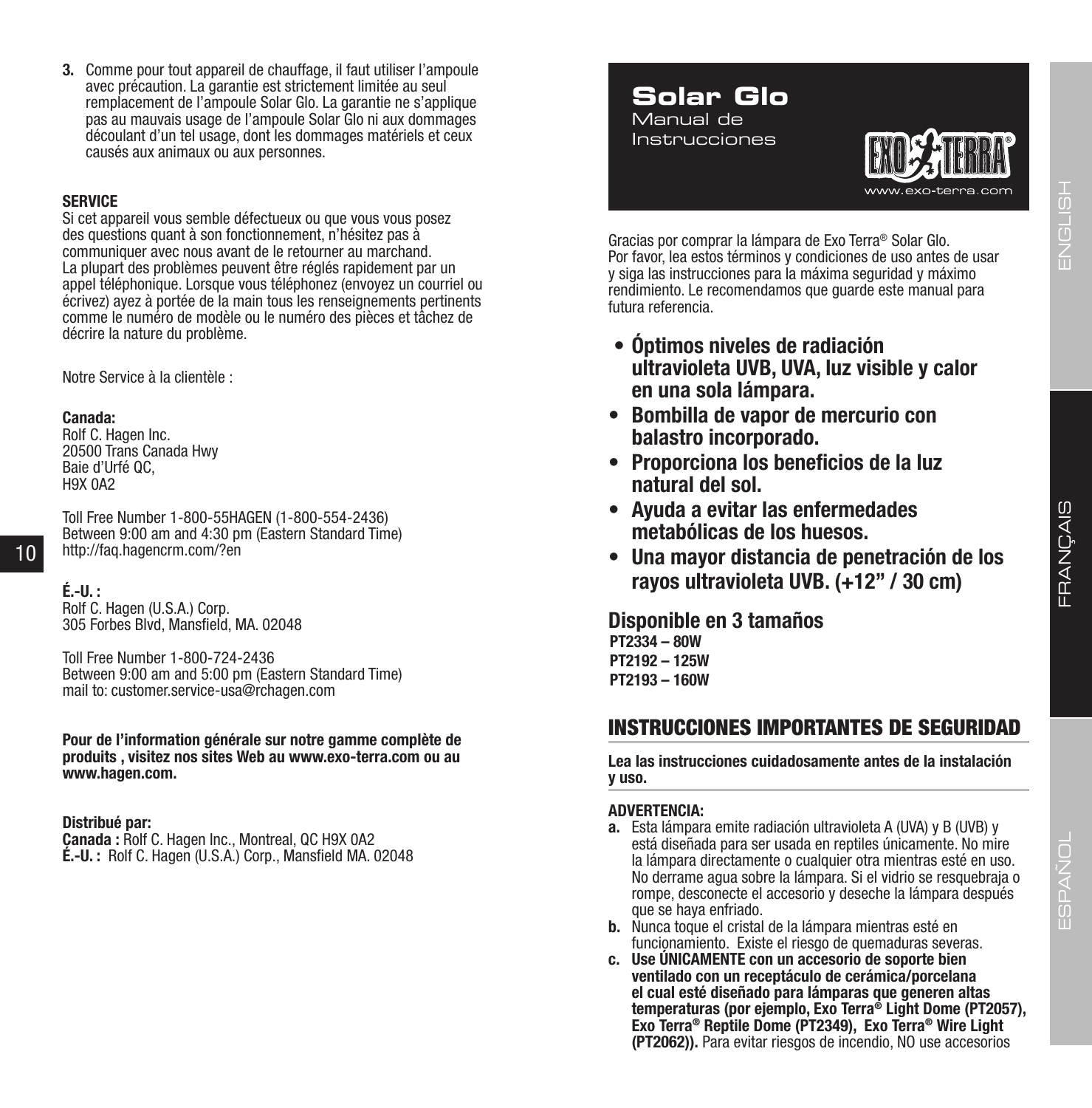ENGLISH ENGLISH

ESPAÑOL

ESPAÑOL

con receptáculos de PLÁSTICO.

- **d.** NO coloque la lámpara o el terrario cerca de paños, muebles tapizados u otras superficies inflamables.
- **e.** Solar Glo Exo Terra® debe ser usado solo en terrarios de vidrio. NO USAR en ningún tipo de terrario con malla de nylon. El hecho de no seguir esto puede resultar en un posible riesgo de incendio.

#### **Exo Terra**® **Solar Glo Instrucciones de instalación**



#### **CORRECTA INSTALACIÓN:** MONTAJE VERTICAL **INSTALACIÓN INCORRECTA:** NO MONTE EN ÁNGULO!

12

- **1.** Saque cuidadosamente la lámpara de su empaque, sosténgala por la base y revise el envoltorio del vidrio por si existen resquebrajaduras. Si la lámpara muestra signos de daños, revise la sección de garantía de este manual.
	- **2. La lámpara debe ser colocada en su soporte bien ventilado con una base de cerámica/porcelana que esté ajustada al menos para el vataje de la lámpara (por ejemplo, Exo Terra® Light Dome (PT2057), Exo Terra® Reptile Dome (PT2349), Exo Terra® Wire Light (PT2062)); NO use soportes de plástico ya que existe el riesgo de incendio y podría anular la garantía.** La lámpara Solar Glo debe montarse en un soporte vertical, de forma que ésta apunte hacia abajo y no forme un ángulo (ver dibujo). Si se monta la lámpara de manera angular, se reduce el tiempo de vida de la lámpara y puede anular cualquier garantía.
	- **3.** No use esta lámpara junto con un regulador de luz o un termostato.
	- **4.** Esta lámpara es sensible a altas temperaturas y a las vibraciones. Asegúrese de que la lámpara esté montada en un lugar con buena ventilación y donde no sea necesario moverlo. Mover la bombilla mientras esté encendida o todavía caliente puede dañar el elemento frágil, acortando su vida útil y también invalidará su garantía. Para mayor seguridad, por favor, utilice en combinación con el soporte de Luz Exo Terra® Light Bracket (PT2223).
	- **5.** Sitio de Montaje: La Lámpara Solar Glo funcionará mejor si se monta fuera del terrario donde no esté expuesto al calor extremo, la humedad y vibraciones. Si monta la lámpara dentro del terrario, asegúrese que sus reptiles no entren en contacto con la lámpara. Si la lámpara se apaga de manera inesperada,

probablemente haya ocurrido un evento de seguridad llamado "reseteo térmico" (Ver #7 y #8 para más información)

- **6.** Conecte el equipo en la toma eléctrica (se recomienda un protector de sobrecarga). La lámpara Solar Glo tomará 5 minutos en "calentarse" y alcanzar su máxima intensidad. La luz de la lámpara seguirá cambiando de tonalidad (o de color) hasta que esté completamente caliente.
- **7.** Reinicio: La lámpara Solar Glo tomará 15 minutos en enfriarse después de haber sido desconectada, antes de volver a conectarse. Esto se debe al reseteo termal que posee con el fin de evitar daños por recalentamiento.
- **8.** Si la lámpara se apagara sin razón aparente, pude haber sido por lo siguiente:

**a.** La energía suministrada a la toma de corriente es inapropiada o fluctuante. Los pequeños cambios en el voltaje pueden activar el mecanismo de reseteo térmico. Si el voltaje es consistentemente bajo, entonces la lámpara no podrá funcionar correctamente. Contacte a los servicios locales o a un electricista para verificar el voltaje. Una sobrecarga en la lámpara (por ejemplo, niveles altos de voltaje) de un 10% puede disminuir el tiempo de vida en más del 50% y podría invalidar la garantía.

**b.** Hay mucho calor dentro o alrededor del terrario y de la lámpara. El mecanismo de reseteo termal del Solar Glo apagará la lámpara para que se enfríe en caso de que ésta esté muy caliente. Usando la lámpara en un lugar donde no esté bien ventilado puede generar acumulación de calor. Si repentinamente la lámpara se apaga hasta enfriarse y luego se enciende (generalmente en 15 minutos), esto es normal; sin embargo, si la lámpara se apaga todo el tiempo o por varias horas, revise la sección de garantía de este manual de instrucciones.

# **GARANTÍA LIMITADA:**

- **1.** La lámpara Solar Glo está garantizada para funcionar durante seis meses desde la fecha de compra bajo uso diario normal. GUARDE SU FACTURA; el recibo o factura original se requiere para cualquier transacción relacionada con la garantía. Las lámparas no serán reemplazadas sin el recibo o factura. Si la lámpara falla antes de vencerse la garantía, devuélvala con la factura al establecimiento donde la compró para realizar el cambio.
- **2. IMPORTANTE: La lámpara Solar Glo posee un mecanismo protector incorporado contra recalentamiento que evitará que la lámpara se reinicie, por un período aproximado de 15 minutos, después de apagarse.** En otras palabras, si usted apaga y luego enciende la lámpara, ésta no encenderá de nuevo hasta que el interruptor se resetee (aproximadamente en 15 minutos). Por favor, asegúrese que éste no sea el caso antes de devolver la lámpara. (Consulte las instrucciones de instalación # 8.)
- **3.** Al igual que cualquier aparato de calefacción, usted debe tener precaución. La garantía está estrictamente limitada al reemplazo de la lámpara únicamente. La garantía no aplica al mal uso del equipo o a daños generados por ese mal uso, incluyendo daños por animales o personas.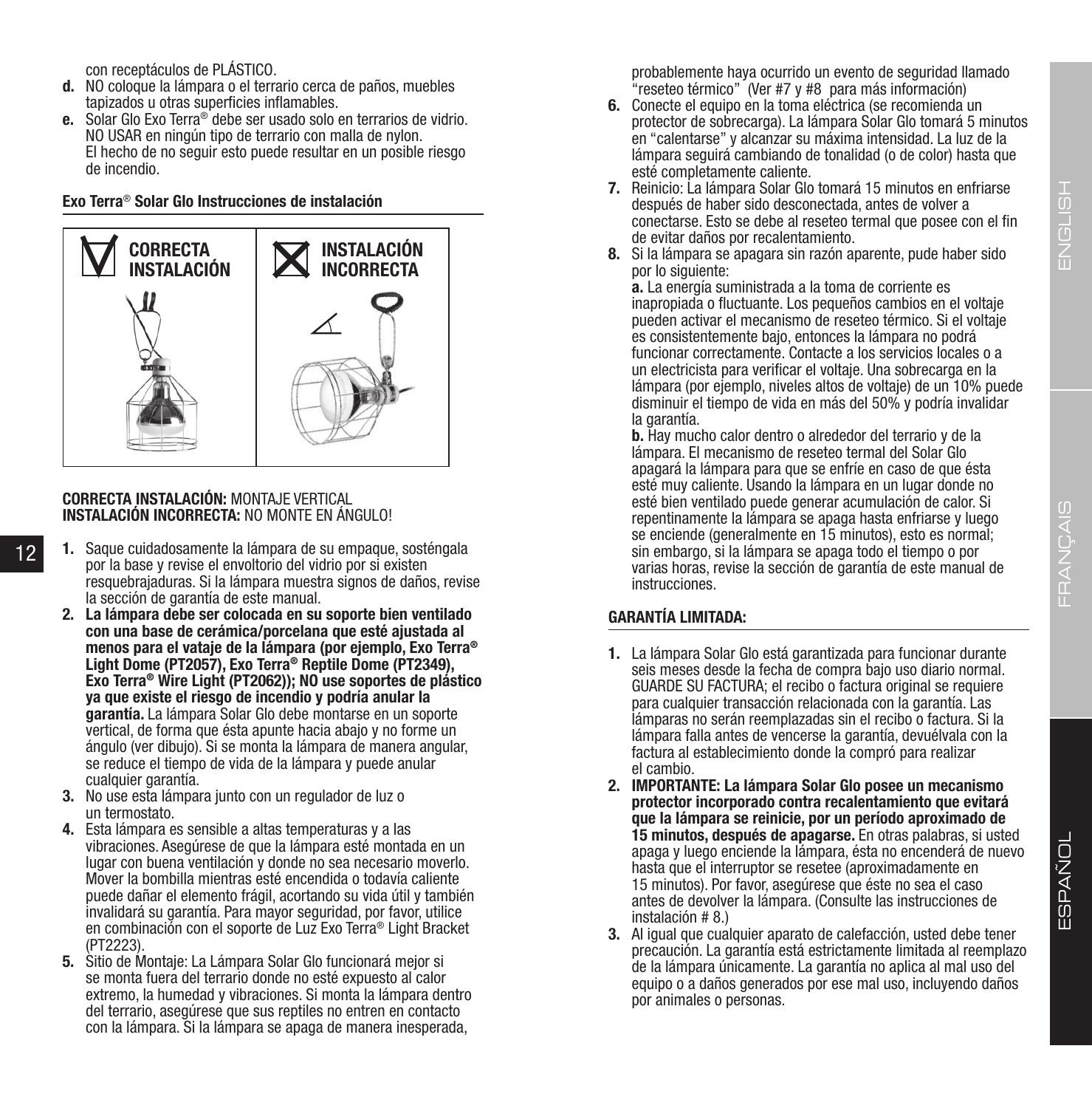## **SERVICIO**

Si tiene algún problema o duda sobre el funcionamiento de este producto, por favor, permítanos de tratar de ayudarle antes de devolver el producto a su distribuidor. La mayoría de los problemas pueden ser resueltos inmediatamente con una llamada telefónica. Cuando se llama (e-mail o escrito), por favor tenga toda la información pertinente, tales como número de modelo y / o números de piezas, así como la naturaleza del problema.

Nuestro Departamento de Servicio al Cliente:

## **Canada:**

Rolf C. Hagen Inc. 20500 Trans Canada Hwy Baie d'Urfé QC, H9X 0A2

Toll Free Number 1-800-55HAGEN (1-800-554-2436) Between 9:00 am and 4:30 pm (Eastern Standard Time) http://faq.hagencrm.com/?en

#### **U.S.A.:**

Rolf C. Hagen (U.S.A.) Corp. 305 Forbes Blvd, Mansfield, MA. 02048

Toll Free Number 1-800-724-2436 Between 9:00 am and 5:00 pm (Eastern Standard Time) mail to: customer.service-usa@rchagen.com

**Para información general sobre nuestros productos, visite nuestras páginas Web: www.exo-terra.com o www.hagen.com**

#### **Distribuido por:**

**Canada:** Rolf C. Hagen Inc., Montreal, QC H9X 0A2 **U.S.A.:** Rolf C. Hagen (U.S.A.) Corp., Mansfield MA. 02048